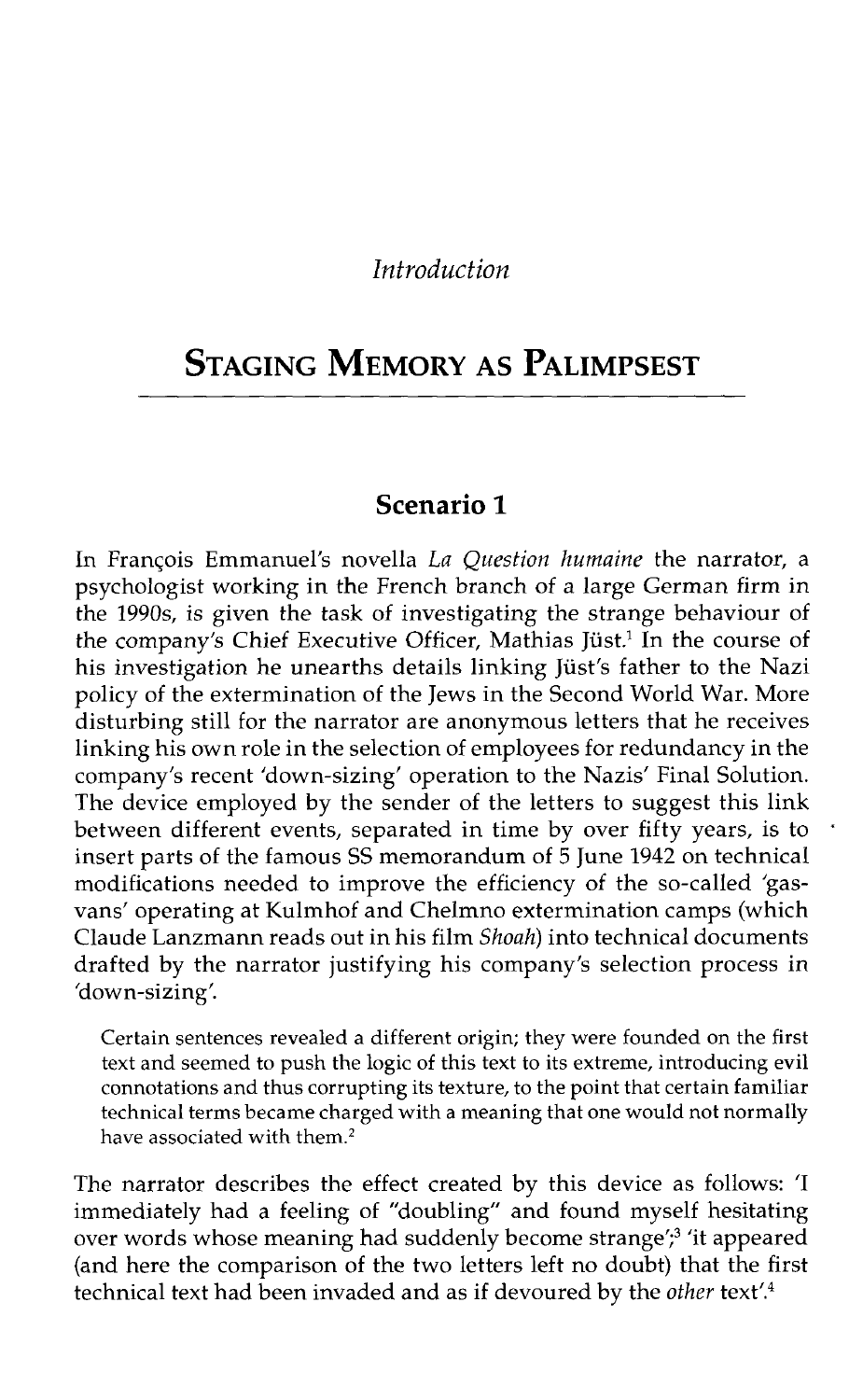# **Scenario 2**

The novel by the crime fiction writer Didier Daeninckx *Meurtres pour mémoire* ends with a short epilogue in which the narrator, Inspector Cadin, and Claudine pass the metro station Bonne-Nouvelle in the second *arrondissement* in Paris.

**A dozen workmen on scaffolding were busy tearing off the successive layers of posters covering the advertising hoardings. Further down, at the end of the platform, two other workmen were scraping the white ceramic** tiles with metal spatulas. As they were torn away, the posters revealed old **advertisements pasted up ten or twenty years before .... Claudine stopped in front of the wall. She pointed to a tile still partly covered in shreds of yellowing paper that an Algerian workman was having trouble getting . rid of. Only some of the text was visible but its overall meaning was not affected: '...** *prohibited in France ... guilty liable to be sentence ... court mart ... Ger ... Anyone carrying ... Jewish natio ... maximum sentence of ... irresponsible* eleme ... support for the enemies of Germany. ... ilance ... guilty themselves and the population of the occupied territories. Signed: the Militaerbefehlshaber Stulpnagel.<sup>'5</sup>

This superimposed layering of posters recalls an earlier moment in the text when a wall opposite the police headquarters is described by Cadin as covered with traces of different political slogans to constitute a sort of collage of letters, each one referring to a distinct moment of violence (Indo-China in the 1950s, Iran after the Revolution of 1979, Israel-Palestine) but, when overlaid in this fashion, producing a dense condensation of meaning.<sup>6</sup>

Daeninckx uses these images of superimposed adverts and slogans as a metaphor for the interconnections between the two major events at the heart of the book, the massacre in Paris of peacefully demonstrating Algerians on 17 October 1961 at the height of the Algerian War of Independence and the round-up of Jews in France by French police for dispatch to the extermination camps during the Second World War (hence the uncovering of the posters from the Occupation by an Algerian workman in the passage cited above). In the text, it is the character of André Veillut  $-$  a barely-concealed portrayal of the real French official intimately connected with both events, Maurice Papon - who provides the link between the two different moments of racialized violence. In the novel, Veillut is the administrator charged with dealing with 'Jewish affairs' in Toulouse in 1942/3 (Papon himself was in Bordeaux) and, nearly twenty years later, is head of a team whose mission is to liquidate leaders of the Algerian Front for National Liberation (FLN) in Paris (Papon was Prefect of Police in Paris at the time and responsible for the events of 17 October 1961).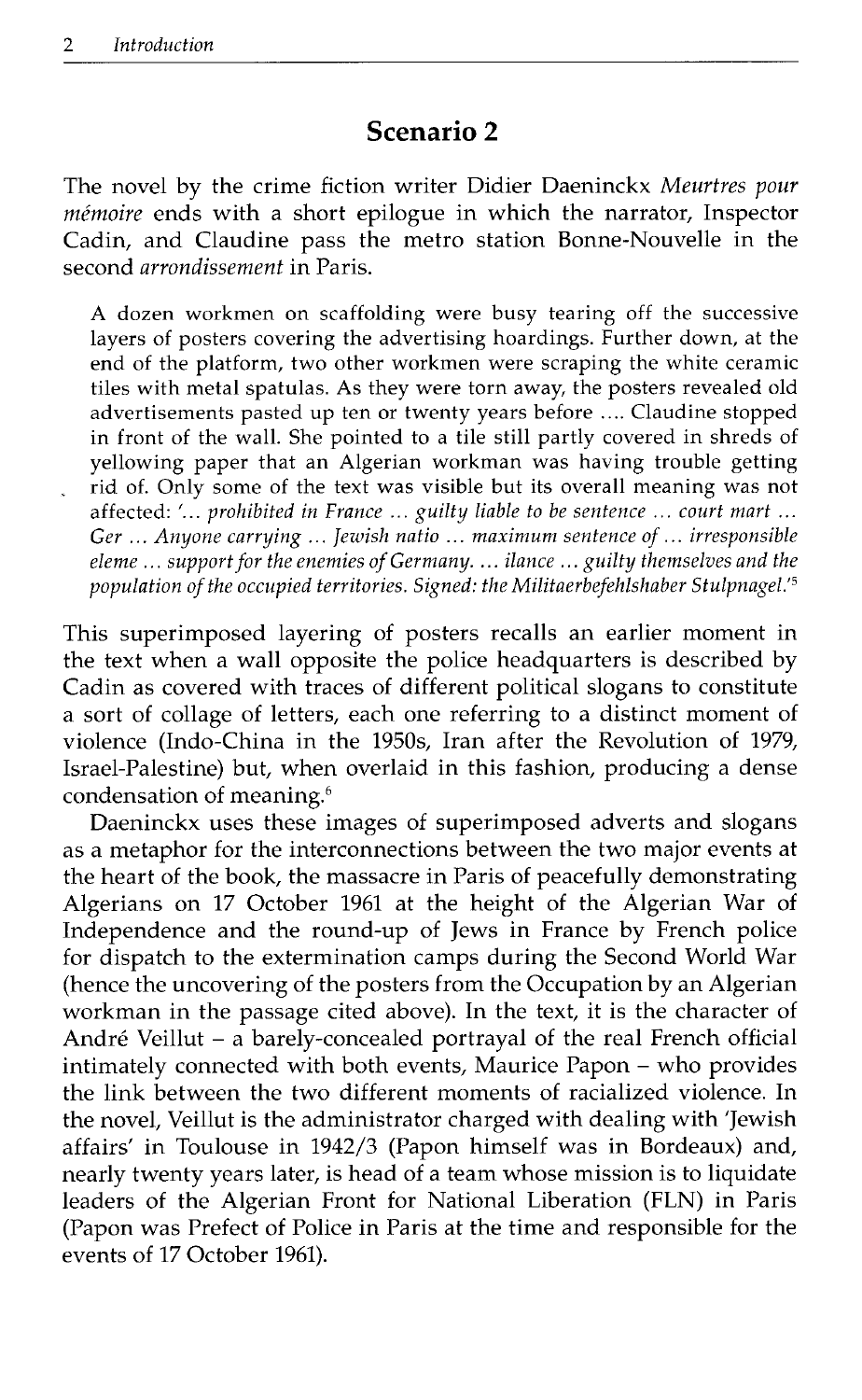# **Scenario 3**

A novel influenced by Daeninckx's themes and, more specifically, his device for drawing together different events of racialized violence is *La Seine était rouge* by the Franco-Algerian writer Leila Sebbar.7 This work also deals with the events of 17 October 1961 and puts them into contact with not only the Second World War but also other moments of violence and trauma. In the course of the documentary film he is making on 17 October 1961, Louis visits different sites in Paris and superimposes commemorations of the Algerian War of Independence onto official memorial plaques to the Second World War. In the rue de la Santé, where there are commemorative plaques to the Republic and to heroes of the French resistance to the Germans ('On this site were imprisoned, on 11 November 1940, pupils and students who were the first to respond to the call by General de Gaulle to resist the occupier'),<sup>8</sup> Louis adds and then films his own commemoration: '1954-1962. In this prison were guillotined Algerians who resisted the French occupiers<sup> $\frac{9}{9}$ </sup> He repeats this act at the Place de la Concorde ('On this site Algerians were savagely machine-gunned by the police under the command of the prefect Papon on 17 October 1961),<sup>10</sup> at Saint-Michel ('On this site Algerians died for the independence of Algeria on 17 October 1961')<sup>11</sup> and so on in the streets of Paris.

These examples demonstrate two major aspects of the work of memory that I wish to explore in this book. First, the present is shown to be shadowed or haunted by a past which is not immediately visible but is progressively brought into view. The relationship between present and past therefore takes the form of a superimposition and interaction of different temporal traces to constitute a sort of composite structure, like a palimpsest, so that one layer of traces can be seen through, and is transformed by, another. Second, the composite structure in these works is a combination of not simply two moments in time (past and present) but a number of different moments, hence producing a chain of signification which draws together disparate spaces and times. A significant part of the intrigue in *Meurtres pour mémoire* derives from the fact that the investigation into one buried memory (the events of 17 October 1961) turns out to be an investigation into another (the roundup of Jews during the Second World War). Or, rather, the two are shown to be profoundly connected, so that what one might have thought of as distinct moments in time and space are recomposed to create a different spatio-temporal configuration. The overlaying of different texts in *La Question humaine* and of different inscriptions in *La Seine était rouge* creates a similar straddling of multiple moments in time and space. The 'history which returns' to shadow the present is therefore not a linear history but one that condenses different moments, and recreates each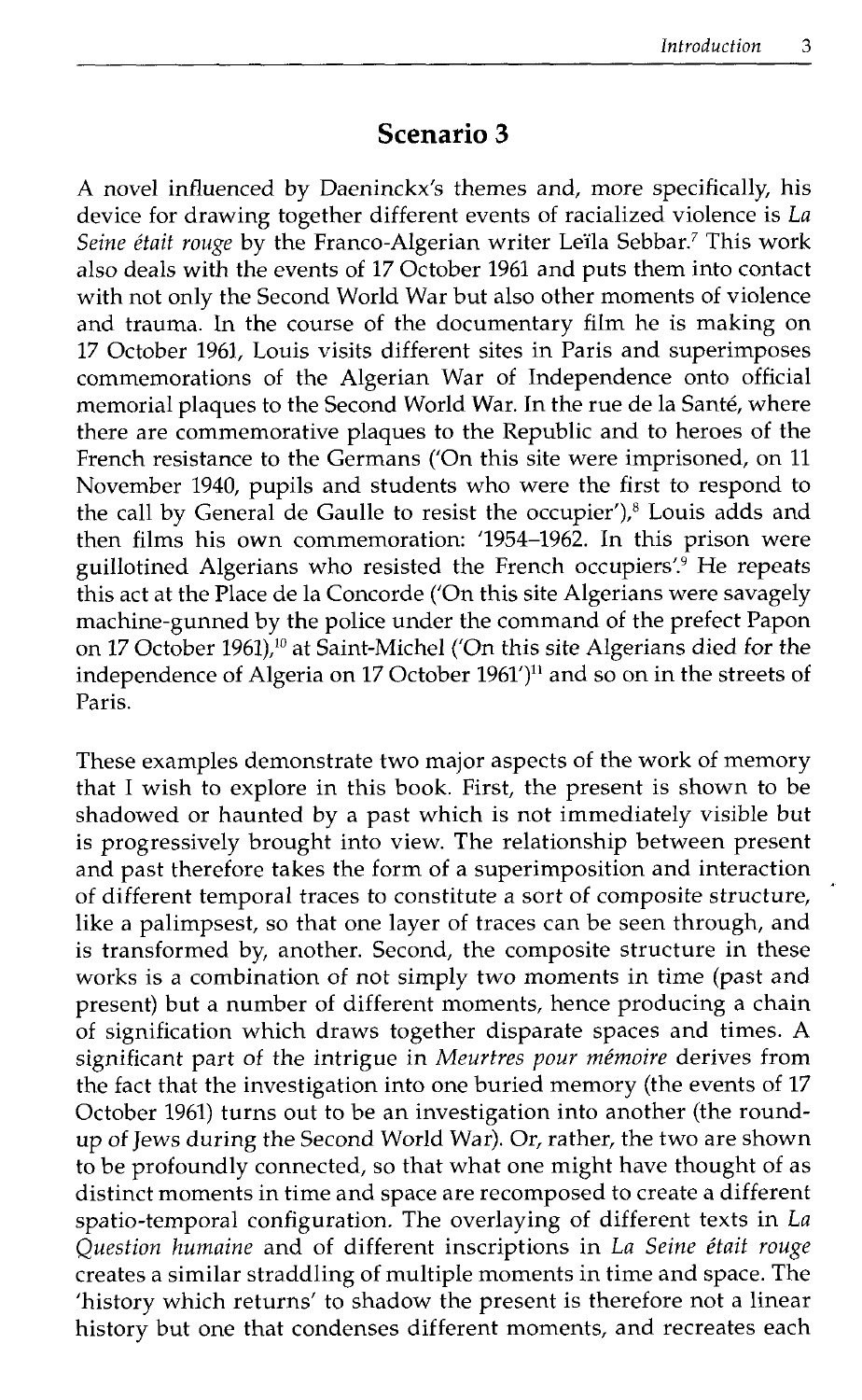due to the connection between them, to resemble Walter Benjamin's famous 'constellation'.12

It is my contention that, in the vast field of memory studies of recent years, insufficient attention has been devoted to these features of the work of memory. I will argue that, in the immediate post-war period when returnees from the camps, commentators on the catastrophe that had just occurred and the victims of colonial dehumanization were attempting to understand the nature of racialized violence and horror, the perception of interconnections between different moments of violence was an important part of the reappraisal of the human in the wake of extreme terror. In more recent decades, however, histories of extreme violence have tended to compartmentalize memory on ethnocultural lines and, hence, blinker the attempt to see multiple connections across space and time. The superimposed traces of different histories at the heart of the works by Emmanuel, Daeninckx and Sebbar are a model for a concept of cultural memory which re-engages with the post-war attempt to seek interconnections. I will argue that, in a sense, art has never lost track of this fact, despite the sociological and historical turn towards more reductive readings of extreme violence and horror. Many of the works that I consider testify to this ongoing engagement with the hybrid and dynamic nature of memory, though they are not always read in this way. This version, like any other, is not without its dangers, a number of which I will outline in the course of my discussion. However, I believe that the aesthetic, political and ethical lessons that we can draw from this understanding of memory far outweigh the dangers. This book is therefore an intervention in the debate around cultural memory in a transnational age, not in order to contribute to the memory wars which beset us (and which are a source of much conflict around the globe) but, on the contrary, to propose a different way of viewing past violence and its relation to the present and future.

I have chosen the term 'palimpsestic memory' to discuss this hybrid form because, of all the figures which connect disparate elements through a play of similarity and difference (analogy, metaphor, allegory, montage and so on), the palimpsest captures most completely the superimposition and productive interaction of different inscriptions and the spatialization of time central to the work of memory that  $\tilde{I}$  wish to highlight. I will, at different times, talk of composite memory, 'concentrationary' memory, Gilles Deleuze's *mémoire-monde, noeuds de mémoire,* memory traces and a Benjaminian understanding of memory as 'image'. The link between all these terms, as will become apparent, is their palimpsestic structure whereby one element is seen through and transformed by another. There are obvious dangers in applying the same model to literature and film. Yet I believe the notion of the palimpsest can bring into focus the dynamic activity of interconnecting traces common to both media without necessarily obliterating the differences between them.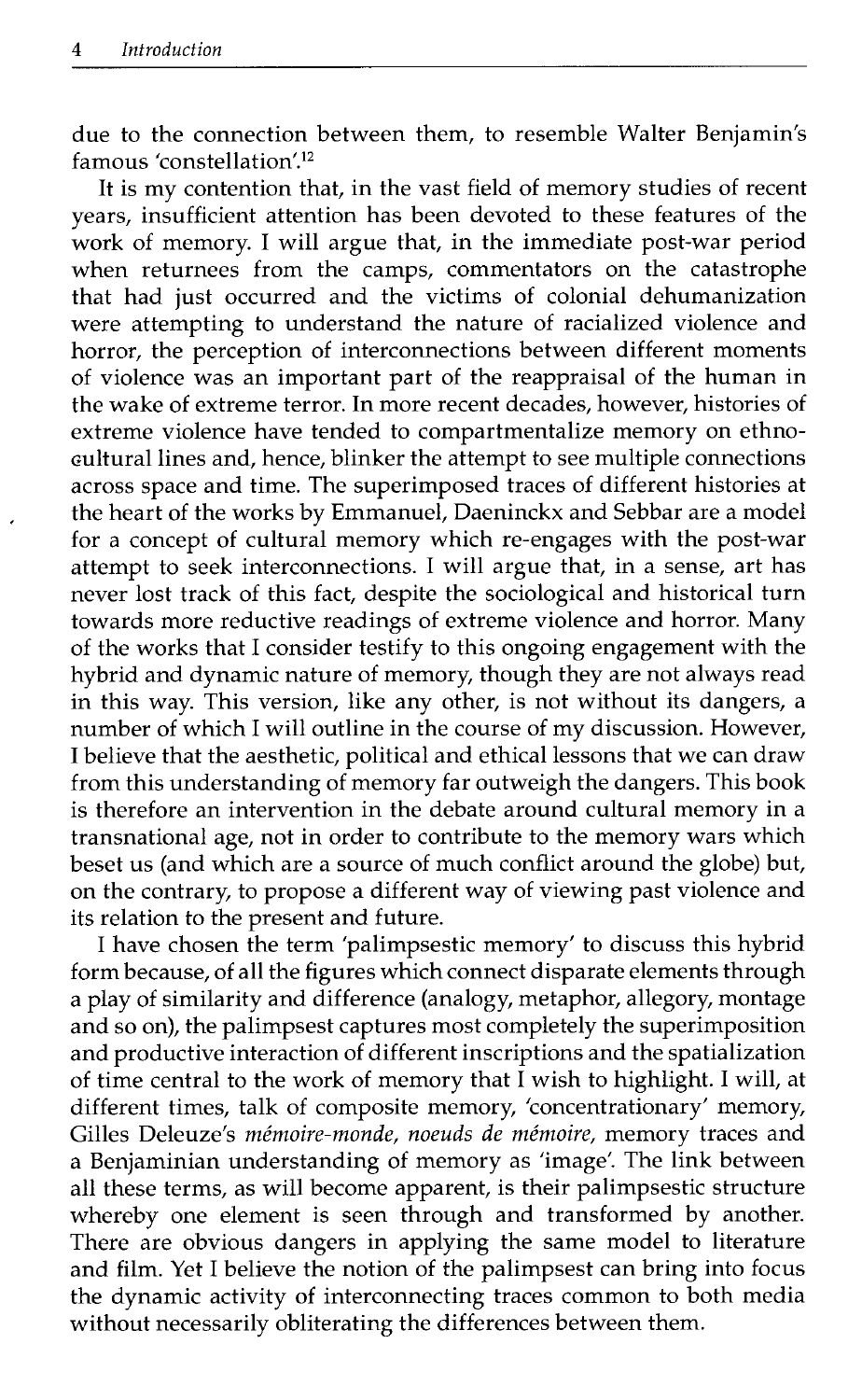Chapter 1 sets out the broad scope of the book in more detail. I discuss how the perception of interconnections between different forms of racialized violence in the post-war period has given way to a comparative and competitive view of histories of violence. I challenge this concept of memory to propose an approach which neither universalizes nor particularizes histories but views memory between sameness and difference. I suggest that the politics of this non-competitive concept of memory is dependent on a poetics of memory. The staging of memory across different times and spaces works according to a number of poetic 'figures', including metaphor in Proust, condensation and displacement in Freudian dream-work, Freud's notion of the palimpsest as a metaphor for memory, Benjamin's use of allegory and montage to inform his ideas on history (which are 'crystalized' in his notion of 'the constellation'), and Jacques Derrida's (non-)concept, or concept 'under erasure' ('sous rature') of the trace. The notion of memory as palimpsest provides us with a politico-aesthetic model of cultural memory in that it gives us a way of perceiving history in a non-linear way and memory as a hybrid and dynamic process across individuals and communities.

Chapter 2 considers three films of the 1950s and early 1960s by Alain Resnais, Jean Cayrol and Chris Marker through the prism of what I call 'concentrationary memory'. I consider Resnais's *Nuit et brouillard* from the point of view of Cayrol's ideas on 'concentrationary' or 'Lazarean' art, by which the present is haunted by the past and life is haunted by death to create an overlapping layering of time and space. I suggest that the concentrationary art of *Nuit et brouillard* institutes a notion of memory as the haunting of the present and an uncanny superimposition of the visible and the invisible. This version of memory, detached from a linear notion of time to open up the becalmed aftermath of the war to the persistence of horror, translates the interconnections between different moments of radical violence proposed by David Rousset, Hannah Arendt and other post-war theorists into a politicized aesthetic in which the present is always contaminated by multiple elsewheres. It can be distinguished from Holocaust memory in that its gesture to other spaces and times and its refusal to define the singularity of the event as the genocide of the Jews means that it is a memory which puts the present into contact not with one past and one ethno-cultural community but (dialectically in a Benjaminian sense) with a complex history.

The second section of this chapter analyses Chris Marker's *La jetée* and Resnais and Cayrol's *Muriel ou le temps d'un retour* through a similar lens. *La Jetée* epitomizes the idea of the 'Lazarean image' (the concept of images drawn from a life after death) and is also founded on a superimposition of layers of time. Memory – in which dream, imagination and the historical 'real' are no longer distinguishable - is transformed into a present process of questioning the image after catastrophe. This is not a 'psychological' memory but, like Deleuze's notion of 'mémoire-monde', one in which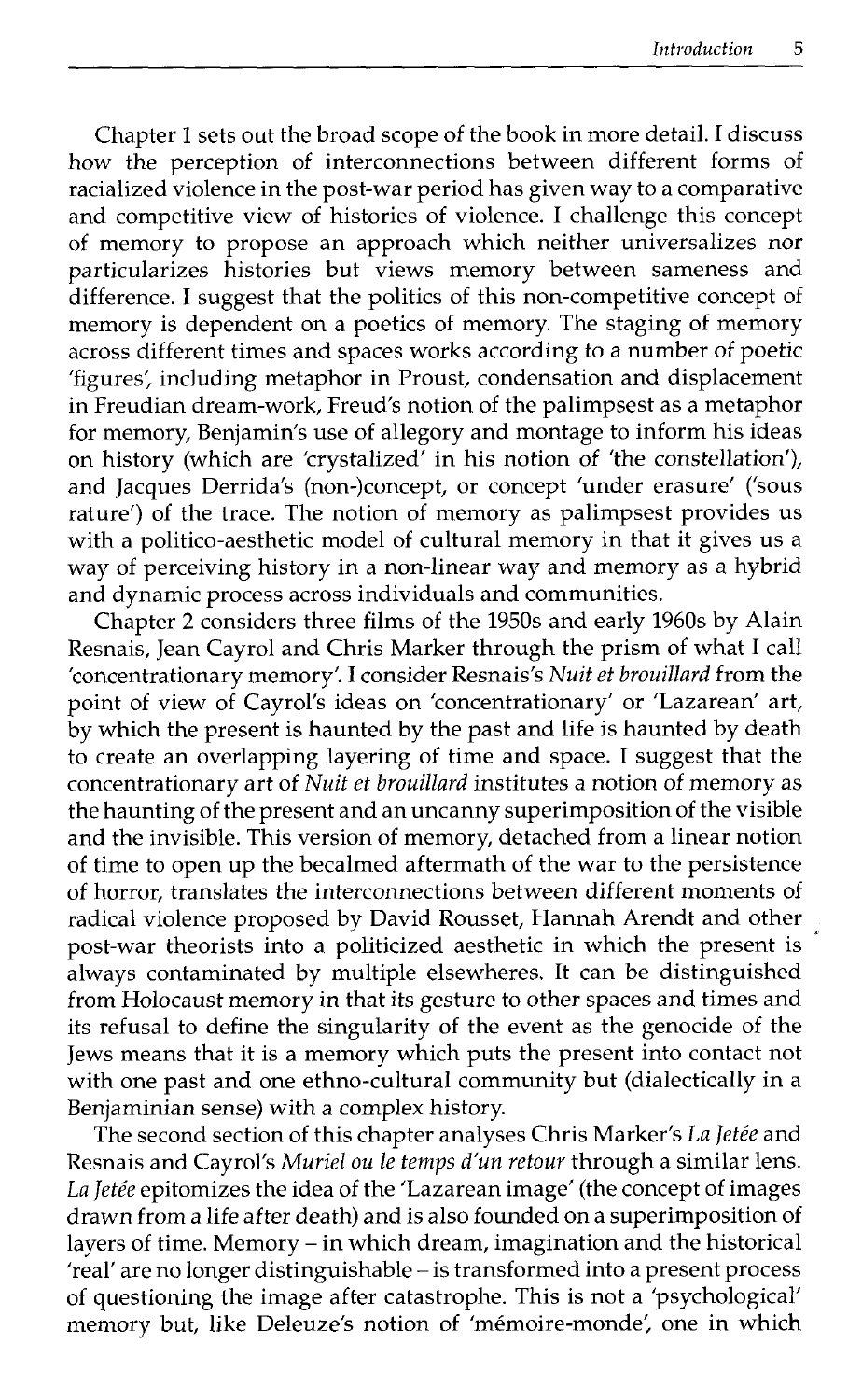individual consciousness and history are profoundly related. Like *La Jetée, Muriel* blurs the distinction between the present and different moments of catastrophe, especially those connected with the Second World War and the Algerian War of Independence. The commodified objects of postwar modernization are invested with the charge of different traumas and a complex history. In this way, Resnais proposes a political rather than a purely formal aesthetic as the film raises fundamental questions about the relationship between post-war consumer society and different moments of horror.

In chapters 3 and 4 I read a number of works 'against the grain' of habitual interpretations. Chapter 3 considers three 'anti-colonial' or 'postcolonial' works to highlight the intersections between colonial violence and other forms of racialized violence. Frantz Fanon's *Peau noire masques blancs* stages multiple encounters between different histories of violence, especially between anti-semitism and anti-Black racism, to constitute an intertextual and transcultural poetics and politics. My analysis of Mohammed Dib's *Qui se souvient de la mer* explores Dib's poetic language of memory in the light of his question in the postscript to the novel, 'How should we speak about Algeria after Auschwitz, the Warsaw Ghetto and Hiroshima?'.13 As in Marker's *La Jetée,* Dib's novel blends science fiction and dream to create a new post-apocalyptic language of trauma and desire. In the final section of chapter  $3\overset{\circ}{I}$  consider how Assia Diebar's *Femmes d'Alger dans leur appartement* overlays the critique of Delacroix's orientalist painting with other stories from elsewhere. Djebar's poetic language transforms a monologic version of History into the pluralized, transcultural and transgenerational voice of memory.

Chapter 4 reverses the gaze of the previous chapter by viewing three works that have become central to the canon of 'Holocaust literature' in French - Charlotte Delbo's trilogy *Auschwitz et après,* Georges Perec's W *ou le souvenir d'enfance* and Patrick Modiano's *Dora Bruder* - to show that 'Holocaust literature' is always in dialogue with other stories of racialized violence (a lesson we can take from Cathy Caruth's groundbreaking work on trauma, *Unclaimed Experience).* Delbo's 'testimony' is a polyphonic play in which the voice of memory is a layering of the subjective and the inter-subjective and only emerges through the connections between different traumas. The poetics of Perec's text, consisting of constant substitutions and displacements of meaning, stages catastrophe in terms of an endless deferral of meaning from one site to another. Perec's use of Rousset's *L'Univers concentrationnaire* at the end of the text not only refers to the concentration camps of the Second World War but to a broader 'concentrationary' mentality in our cultural and political imaginary. *Dora Bruder* transforms Parisian city space into a palimpsest of traces of violence and loss in which the Occupation and the Holocaust are connected not only with colonialism (especially Algeria) but also with dehumanizing modernity in general. Seeing the intersections of different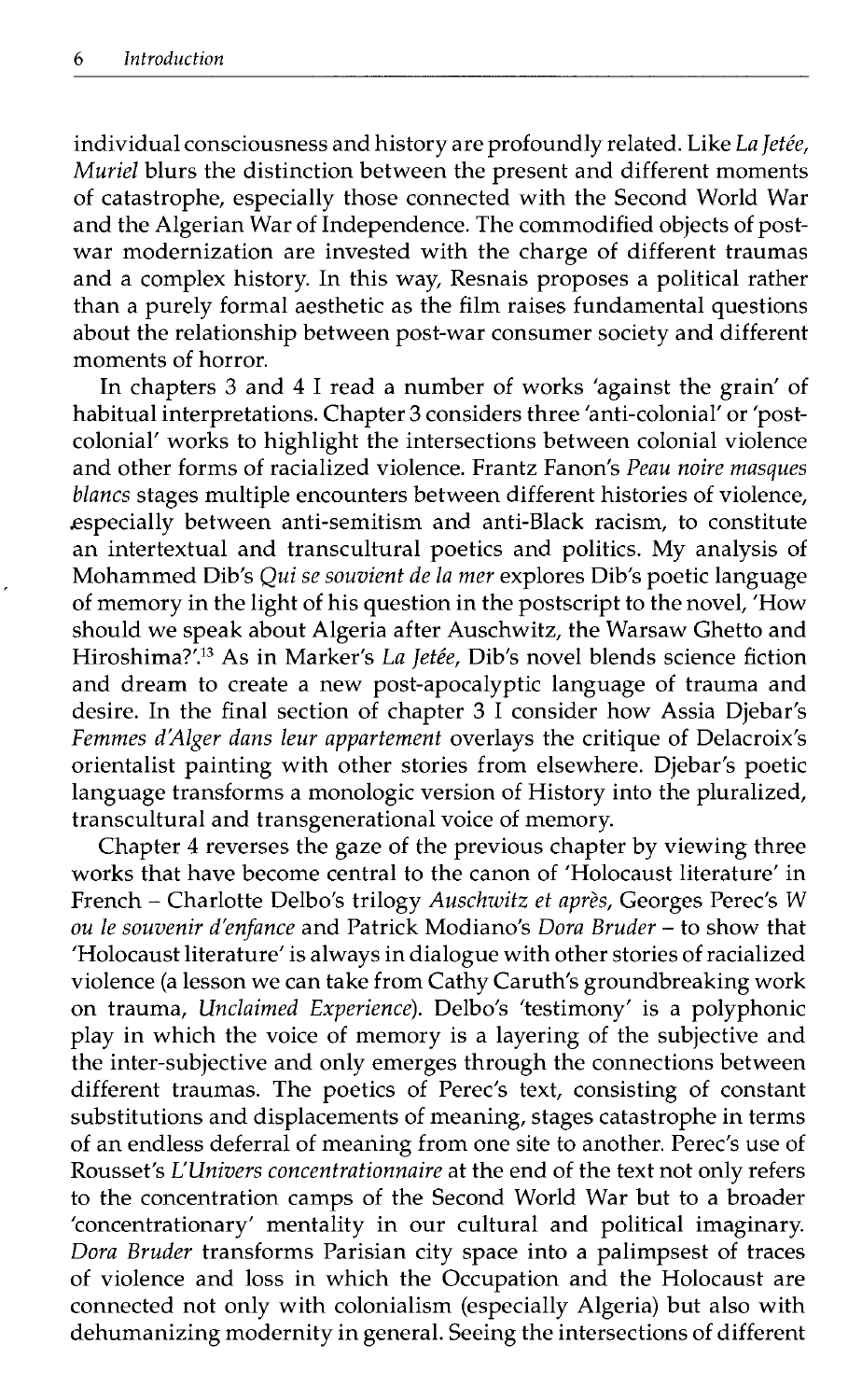traumatic moments in these three works displaces the singularity of Holocaust memory across different sites, not in order to conflate them in a universal theory of trauma or to efface the specificity of the event, but to define a tension between one and another, and between singularity and generality inevitably contained in representations of trauma.

In chapter 5 I use the term 'the memory of the image' as a way of redefining Benjamin's notion of the dialectical image and apply it to Jean-Luc Godard's *Histoire(s) du cinéma* and Michael Haneke's *Caché.* Godard's use of montage aligns his non-linear approach to history with Benjamin's notion of the image as a constellation in which past and present collide in a flash. Godard creates literal palimpsests in which different images are overlaid and dissolve into each other, connecting the disparate in fascinating and provocative ways. Though very different in practice from Godard's approach in *Histoire(s),* Haneke's technique also reinvests the image with a hidden memory composed of intersecting histories of violence and trauma and, consequently, provokes us into reading history in the moment of the image. I compare the first and final scenes of *Caché* to demonstrate how the return of a complex history is related to a sort of pedagogy of the image, 'the image that is read' as Benjamin puts it.

Chapter 6 applies Freud's notion of the memory trace refashioned by Jacques Derrida to discuss intersections between histories and memories in works by Hélène Cixous, Derrida, and Patrick Chamoiseau and Rodolphe Hammadi. In the first section I compare two texts by Cixous and Derrida which both refer to their childhood as French Jews in Algeria and both evoke the abrogation by the Vichy state in October 1940 of the Crémieux decree of October 1870 (which had granted full citizenship to the Jews of Algeria) as a mark of the other (and history) inscribed on the self. In her story 'Pieds nus' Cixous transforms her Algerian childhood into a complex personal and historical conjuncture in which colonialism, anti-semitism and patriarchy intersect in conflicting ways. In Derrida's *Le Monolinguisme de l'autre* the trace or mark of the other disturbs the singularity of language and renders problematic all essentialist accounts of the self and the community. The tension in both works between the singular and the plural, and the individual and the collective, opens up the possibility of viewing 'different' histories in terms of interconnecting sites in which the trace of one is always in the other.

In their collaborative photo-text *Guyane: Traces-mémoires du bagne* Chamoiseau and Hammadi view the remains of the famous penal colony in French Guiana through the lens of the memory trace. Their approach opens up monolinear, 'monumental' national history to a pluralized space of memories of transportation, imprisonment and dehumanization. The memory trace is a hybrid network of echoes and reverberations across space and time (a *'noeud de mémoires'* as opposed to Pierre Nora's famous 'lieux de mémoire').<sup>14</sup> Many of these echoes are of the concentrationary universe evoked by Resnais and Cayrol in *Nuit et brouillard* so that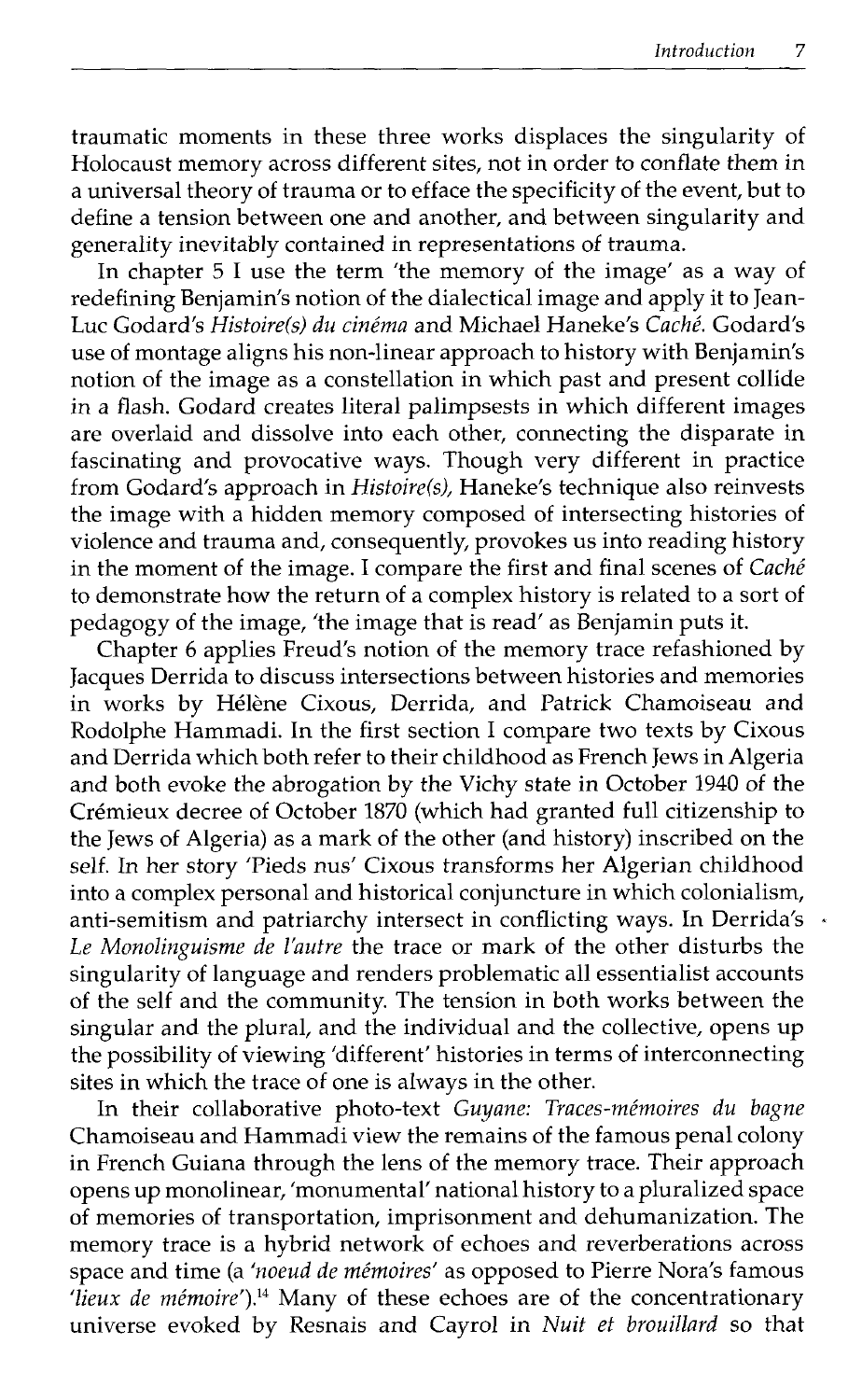memories of French penitentiary practice, French colonialism and the Nazi camps are connected to create an image-constellation of meaning.

The final chapter considers the politics and poetics of cultural memory in a transnational, transcultural and information age. Not only are we beset by an invidious competition between memories as part of an identity politics; we are also challenged by the deterritorialization of memories as they are increasingly mediatized on the global stage and, conversely, a new amnesia as information overload risks reducing our capacity to remember to that of the zombie. Palimpsestic memory offers a vision of memory which has always been deterritorialized in the sense of being a hybrid rather than pure category. But it is also a critical space in that it opens up the bland surface of the present to the 'knotted intersections' of history. Derrida proposed a post-Enlightenment 'cosmopolitics' to replace the Enlightenment cosmopolitanism of Kant, and challenge the binary distinction between universalism and particularism and the notion of the self-presence of the human on which Kant's vision is premised. I argue that palimpsestic memory offers us a non-foundational approach to the human in keeping with Derrida's 'cosmopolitical' vision of the 'democracy-to-come'. It would be a dynamic and open space composed of interconnecting traces of different voices, sites and times, and it would hold out the prospect of new solidarities across the lines of race and nation.

#### **Notes**

- 1. François Emmanuel, *La Question humaine* (Stock, 2000).<br>2. **Certaines phrases trahissaient une autre provenance**
- **2. 'Certaines phrases trahissaient une autre provenance, elles se fondaient au premier** texte et semblaient pousser à l'extrême la logique de celui-ci, constituant des inclusions malignes qui tendaient à en corrompre la trame, au point que certains mots d'un **vocabulaire technique pourtant familier se retrouvaient chargés d'une potentialité de sens que l'on ne leur soupçonnait pas', Em m anuel,** *La Question humaine,* **p. 74. Ail translations from the French are my own, except where otherw ise stated.**
- **3. 'J'éprouvais brusquem ent une impression de dédoublement, je me voyais hésiter sur des mots dont le sens m'était soudain étranger', Em m anuel,** *La Question humaine,* **p. 76.**
- **4. 'il apparaissait ici (et la com paraison des deux lettres ne faisait aucun doute) que le** premier texte technique avait été envahi et comme dévoré par *l'autre* texte', Emmanuel, *La Q uestion humaine,* **pp. 77-78. Em m anuel's novella makes explicit links between** past and present but not between the Holocaust and colonialism. However, in their 2007 film of Emmanuel's text, Nicolas Klotz and Elisabeth Perceval overlay the links between the Holocaust and contemporary management systems with references to a **colonial im aginary and present im m igration controls. For an excellent discussion of** these connections in the film, see Libby Saxton, 'Horror by Analogy: Paradigmatic **Aesthetics in Nicolas Klotz and Elisabeth Perceval's** *La Question humaine'* **in** Michael Rothberg, Debarati Sanyal and Max Silverman (eds), 'Noeuds de mémoire: **M ultidirectional M em ory in Post-war French and Francophone Culture',** *Yale French Studies* **118/119 (2010), pp. 209-224.**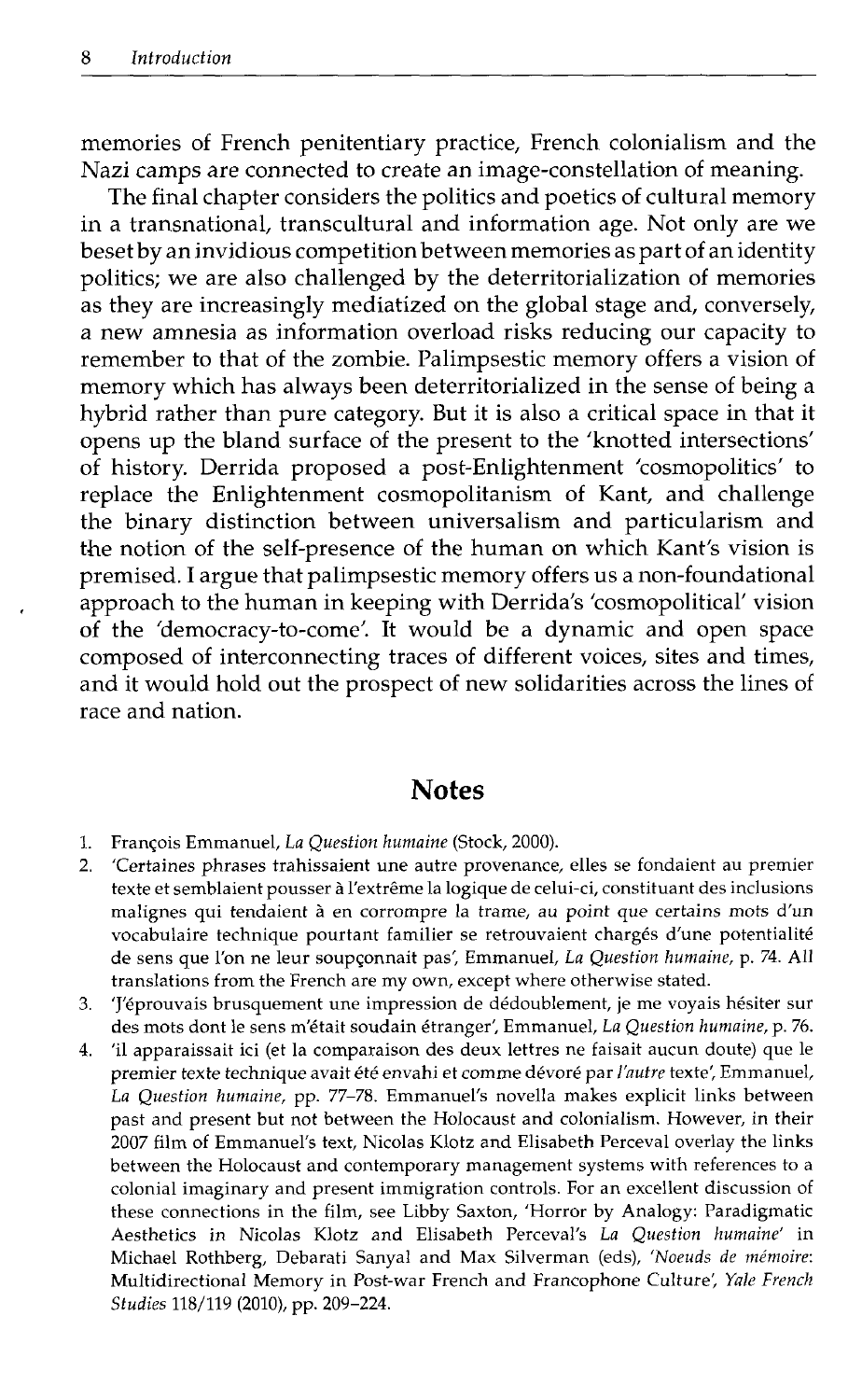## *Chapter 4*

# $C$  **OLONIAL HAUNTINGS OF THE HOLOCAUST IMAGINARY**

History is precisely the way we are implicated in each other's traumas.<sup>1</sup>

The way in which we have come to perceive the Holocaust in recent decades, with its specific focus on the (racial and genocidal) extermination of the Jews, has tended to obscure the broader post-war approach to memory that I discussed in chapter 2. What I am calling the 'concentrationary memory' of that period, with its examples in the work of Cayrol, Resnais, Marker and others, registers the totalitarian and dehumanizing potential of modernity and the shadow that the legacies of the concentration camps, the gulag and colonialism cast over modern consumer society. Yet just as screen memory in general does not mean that one memory completely effaces another for which it is a substitute but, instead, enters into a complex relationship with it, so we could argue that 'concentrationary memory', though obscured by 'Holocaust memory', can still be located in the interstices, so to speak, of contemporary formulations.

Let us take, for example, questions of trauma, testimony and representation which have been central to the debates of recent years on Holocaust memory. The gap between trauma and cultural memory is often seen in terms of the incommensurable distance between event and representation and, hence, the limitations of culture to carry the affective weight of the traumatic moment. The anti-representational stance that characterizes Claude Lanzmann's justification of the absence of archive footage in his film *Shoah,* and the central importance given to Lanzmann's approach in the work of Shoshana Felman and Dori Laub on trauma and testimony, reconfirmed the notion established by Elie Wiesel of the radical singularity of the Holocaust, that is, that the Holocaust occupies a sacred space beyond all human comprehension (and outside history?) as a sort of 'negative sublime'. In this scenario, any form of relational contextualization of the Holocaust is not only a denigration of its singularity but also a blasphemy. However, while supporting the refusal contained in this approach to clothe the Holocaust in a banalizing or sentimentalizing aesthetic, and hence devalue its import, we could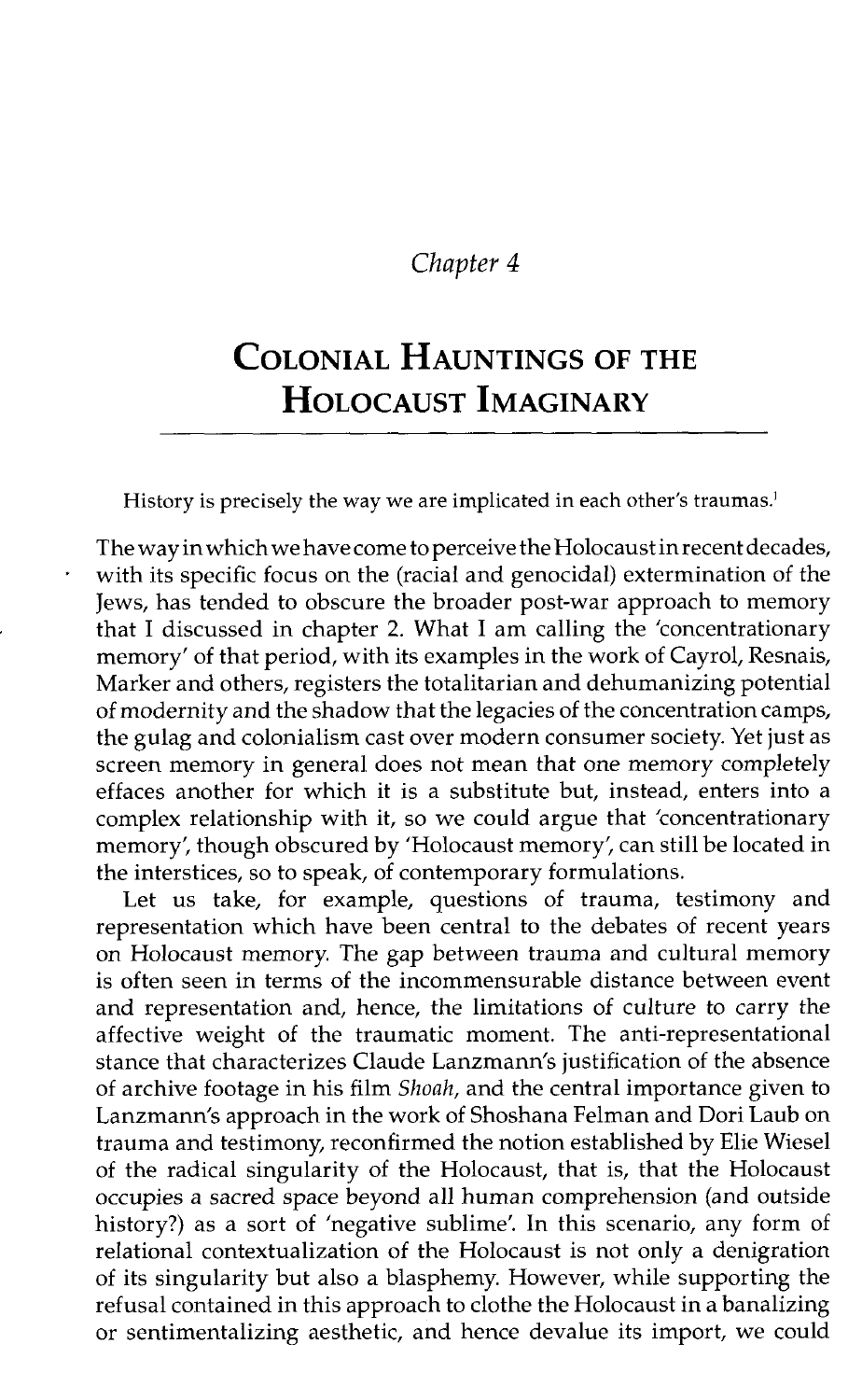nevertheless focus not so much on the limitations of culture in the face of extreme horror but rather on the inevitable cultural mediation of trauma once it returns belatedly in testimony and other memorial works. The critical engagement by Jacques Ranciére, Georges Didi-Huberman, Gillian Rose and others with Lanzmann's effective prohibition on representation of the Holocaust (what Ranciére calls Lanzmann's imposition of an 'aura of holy terror' and Rose his 'Holocaust piety') is illuminating in this regard.<sup>2</sup>

In his essay 'Are Some Things Unrepresentable?' ('S'il y a de Tirreprésentable?'), Ranciére strips away the erroneous premises of the anti-representational argument to suggest that nothing is unrepresentable in the light of 'the *aesthetic* regime' ('le régime *esthétique')* which regulates all art forms in the modern era.<sup>3</sup> Rancière shows how a description in Robert Antelme's *L'Espéce humaine,* which conjoins human pathos with a detail of material existence, employs the same paratactic device as that employed by Flaubert in *Madame Bovary.* The effect is the same in both works. Lanzmann's *Shoah* itself does not exist outside the aesthetic regime but is as much a part of it as all modern art. In *Mourning Becomes the Law,* Rose talks in terms of 'the fascism of representation' by which we are implicated (inevitably) in the regime of representation which constitutes the limits within which we struggle to make sense of our selves and our world. In *Images malgré tout,* Didi-Huberman responds to Lanzmann's prohibition on representation to argue for the link between the image and the real once we remove the image from the regime of resemblance. Between Ranciére's aesthetic regime, Rose's 'fascism of representation' and Didi-Huberman's *'images malgré tout',* we are always within the field of representation.

I mention briefly these critiques of the anti-representational position (but will return to all three writers in later chapters) to suggest that viewing testimony not as bearing witness to the failure of language but as the belated cultural configuration of trauma obliges us to see it as regulated by the same aesthetic choices as other writing: the same use of figures of speech and the same substitutions and displacements of meaning, and occupying the same intertextual space. The passage from trauma to cultural memory of any sort leads to an impure form of representation (can any form of representation be pure?) because trauma is inevitably refracted through an imagined and hybrid symbolic order. This perspective displaces the problem of whether representation facilitates or denies access to the real to focus instead on the imaginary channels which inform representation and which representation, in turn, refracts.4 Second order memory (the memory of the second generation that Marianne Hirsch has named 'postmemory') is more clearly mediated in this way, as the trauma described is 'second-hand' rather than 'first-hand' experience.<sup>5</sup> Yet even first order memory (the testimony of the survivor) is subject to the same 'aesthetic regime', as Ranciére demonstrates in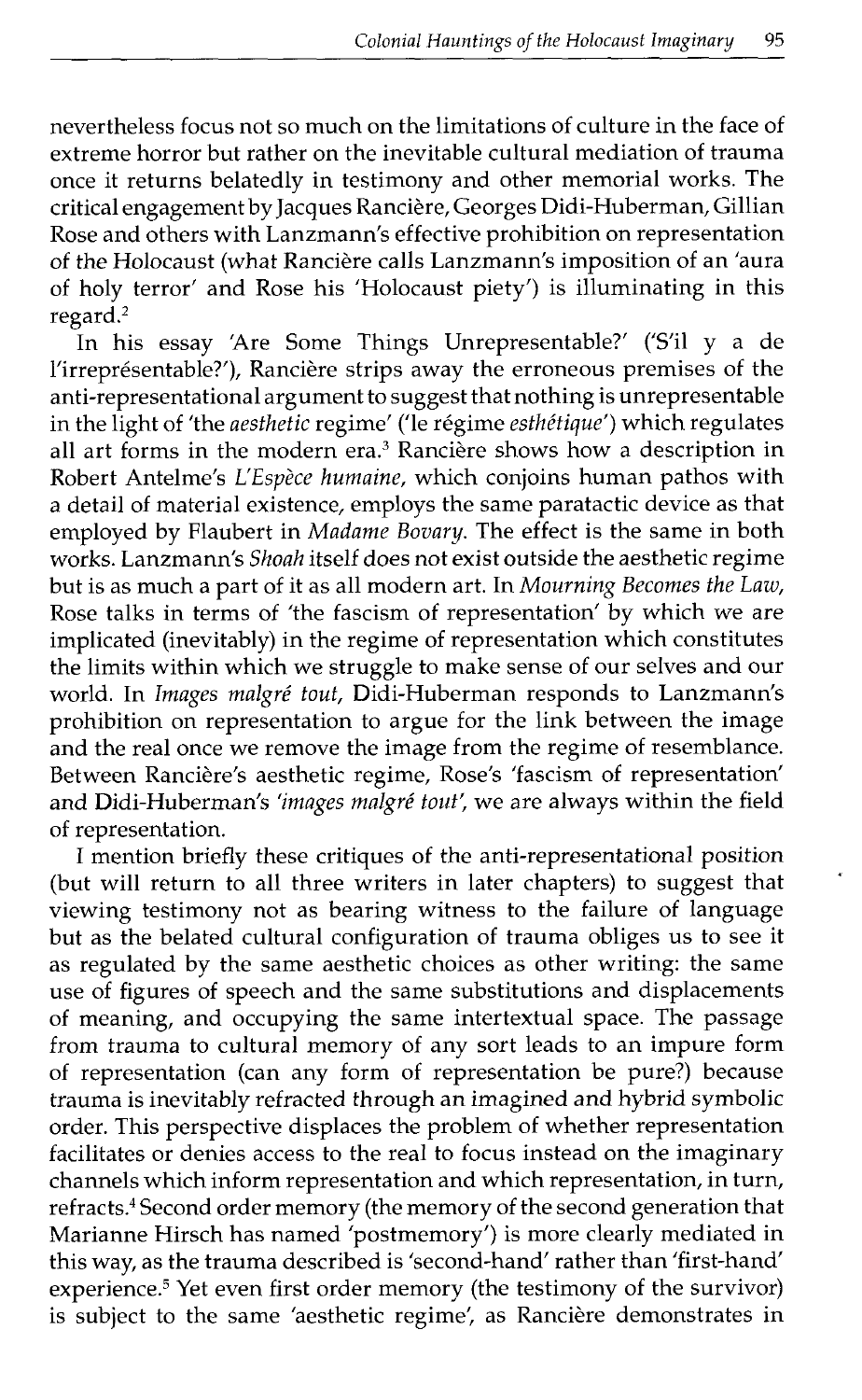the case of Antelme.<sup>6</sup> Paul Ricœur says, 'to remember, even in a solitary and private way, one has to have access to the medium of language .... There is no memory without language. And the mediation of language is immediately a social question'.<sup>7</sup> In this sense, the most personal Holocaust memory can never be unequivocally related to a specific and singular event but is always indirectly implicated in (or contaminated by) other regimes of sense.

Cathy Caruth's ground-breaking work on trauma, *Unclaimed Experience,* is therefore particularly significant in this regard. It seems strange that trauma theorists have not engaged more seriously with the ideas of cultural intersection and interconnection that Caruth proposes in this work. It is no coincidence that one of her chapters is on Resnais's *Hiroshima mon amour* (1959), one of whose central features is the emergence of a hybrid or pluralized memory between different traumatic experiences connected with occupied France and Hiroshima during the Second World War. Caruth proposes that one traumatic event cannot be told in terms of its singularity and specificity but only indirectly through other stories: 'I would suggest that the interest of *Hiroshima mon amour* lies in how it explores the possibility of a faithful history in the very indirectness of this telling.'8 This, of course, raises profound ethical and epistemological questions about truth and authenticity. Theories of trauma have often stressed that sufferers feel that the experience does not belong to them but to someone else. A 'truer' reading of history may therefore be dependent on showing 'through other stories' rather than the idea of the 'purity' and 'authenticity' of first-hand experience (an argument that I will pursue in the next chapter). Once again, the substitution of one thing for another that this process entails can only be viewed as a 'screen memory' if that expression is understood in terms of a complex dynamic of condensation and displacement of meaning which often accompanies the experience of trauma rather than as an instrumentalist tool to efface another memory.

Seeing the intersections of different traumatic moments in cultural memory (one of the lessons we learn from Caruth's approach) displaces the singularity of Holocaust memory across different sites, not in order to conflate them in a universal theory of trauma (which is the possible danger of Caruth's approach) or to efface the specificity or betray the 'authenticity' of the event, but to define a tension between one and another, and between singularity and generality inevitably contained in representations of trauma. In the terms I am using here, then, one might say that Holocaust memory and concentrationary memory are interconnected in the same way, so that the specificity of the genocide and the more general idea of the concentrationary universe which places humanity as a whole at risk are neither opposites nor the same but occupy a space between the two. $9$  This chapter considers this tension between Holocaust memory and concentrationary memory by focusing on the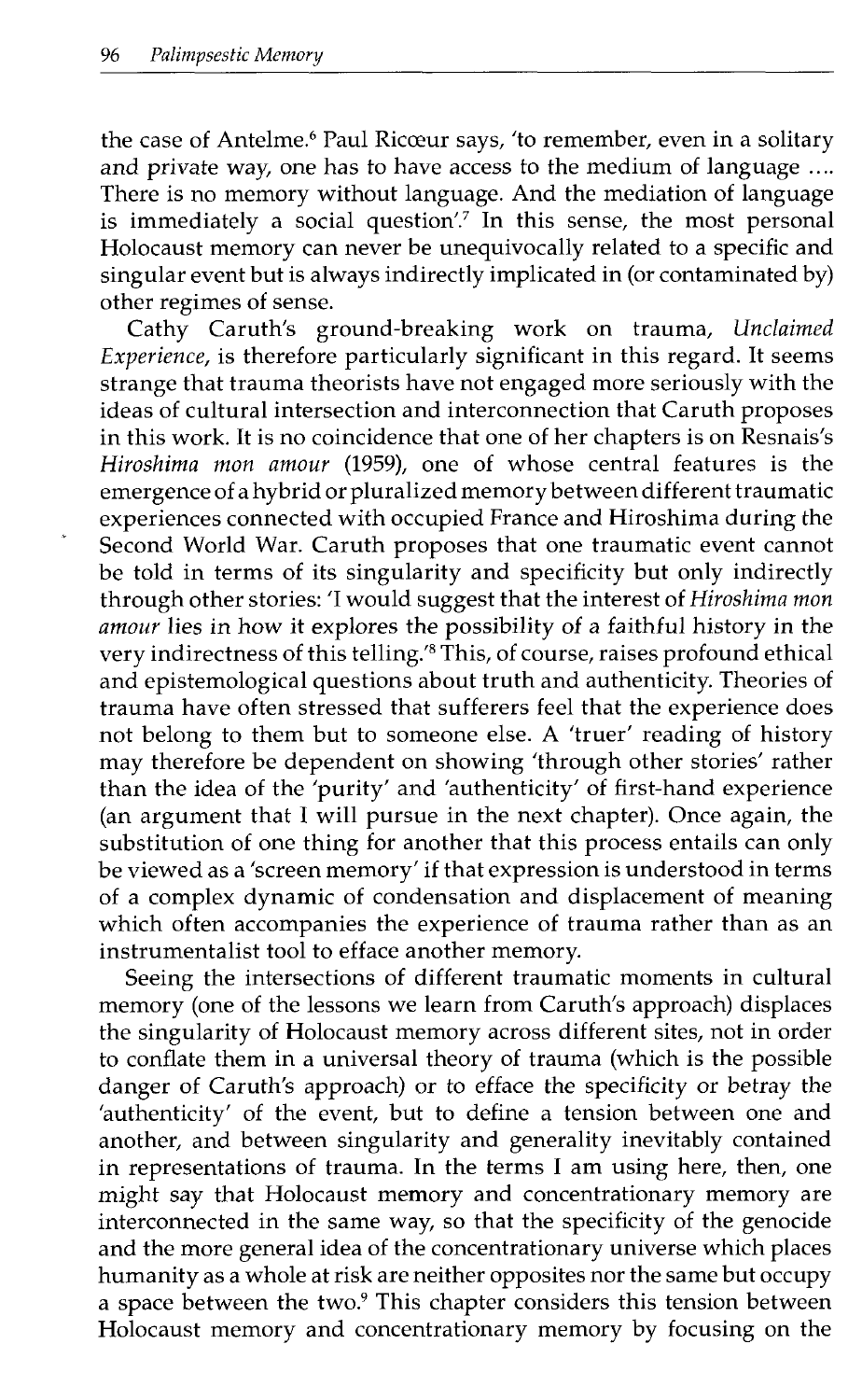overlaps and intersections between representations of the Holocaust, colonialism and other forms of extreme violence. Reversing the gaze of the previous chapter, I will view three works that have become central to the canon of 'Holocaust literature' in French - Charlotte Delbo's trilogy *Auschwitz et après,* Georges Perec's W *ou le souvenir d'enfance* and Patrick Modiano's *Dora Bruder* - to show that Holocaust literature is always in dialogue with other stories of horror and violence.

# **Charlotte Delbo:** *Auschwitz et après* **/** *Auschwitz and after*

Charlotte Delbo only decided to publish her writings on her experience in Auschwitz-Birkenau twenty years after the end of the war, first in the form of a text entitled *La Convoi du 24 janvier* (1965) and then a trilogy under the general title *Auschwitz et après* (1970-1971). However, she had earlier published *Les Belles lettres* (1961), an essay consisting of letters and comments on the Algerian War of Independence. In his fascinating analysis of this often overlooked work, Michael Rothberg suggests that the essay illustrates the "'multidirectionality" of memory' in a post-war France 'buffeted simultaneously by the non-identical, yet overlapping and equally conflictual legacies of the Nazi occupation and the unraveling project of colonialism'.10 Rothberg seeks to demonstrate how Delbo's essay intervenes in the construction of collective memory in the public sphere. He suggests that, by bringing together and 'recirculating' literature on French torture in Algeria and genocide in Europe twenty years before, Delbo's text actively refashions a public conception of memory of both, without conflating the two events or losing sight of the specificity of each. Rothberg notes that the 'multidirectional' aspect of Delbo's work that he identifies in *Les Belles lettres* can also be seen in the *Auschwitz et après* trilogy, specifically with regard to questions of 'voice, testimony, and public intimacy'.11 Colin Davis reinforces this important point. In relation to the epigraph to the first volume of the trilogy, *Aucun de nous ne reviendra,* where Delbo writes, 'Today, I am not sure that what I wrote is true. I am certain it is truthful',12 Davis observes 'the author or narrator cannot simply *tell the truth* because she does not fully possess the meaning of her own testimony'.13 In Delbo's terms, and those of Caruth mentioned above, a more 'truthful' testimony cannot avoid the stories of others because they are an integral part of her own voice. Using these insights as a guide, I would like to demonstrate how the testimonial memoirs of *Auschwitz et après* are premised on a poetics and politics of interconnected memories.

The title of Delbo's trilogy, *Auschwitz et après,* is a key to a vision which operates not only in relation to one time but across time. Two incidents in the second book in the trilogy, *Une Connaissance inutile*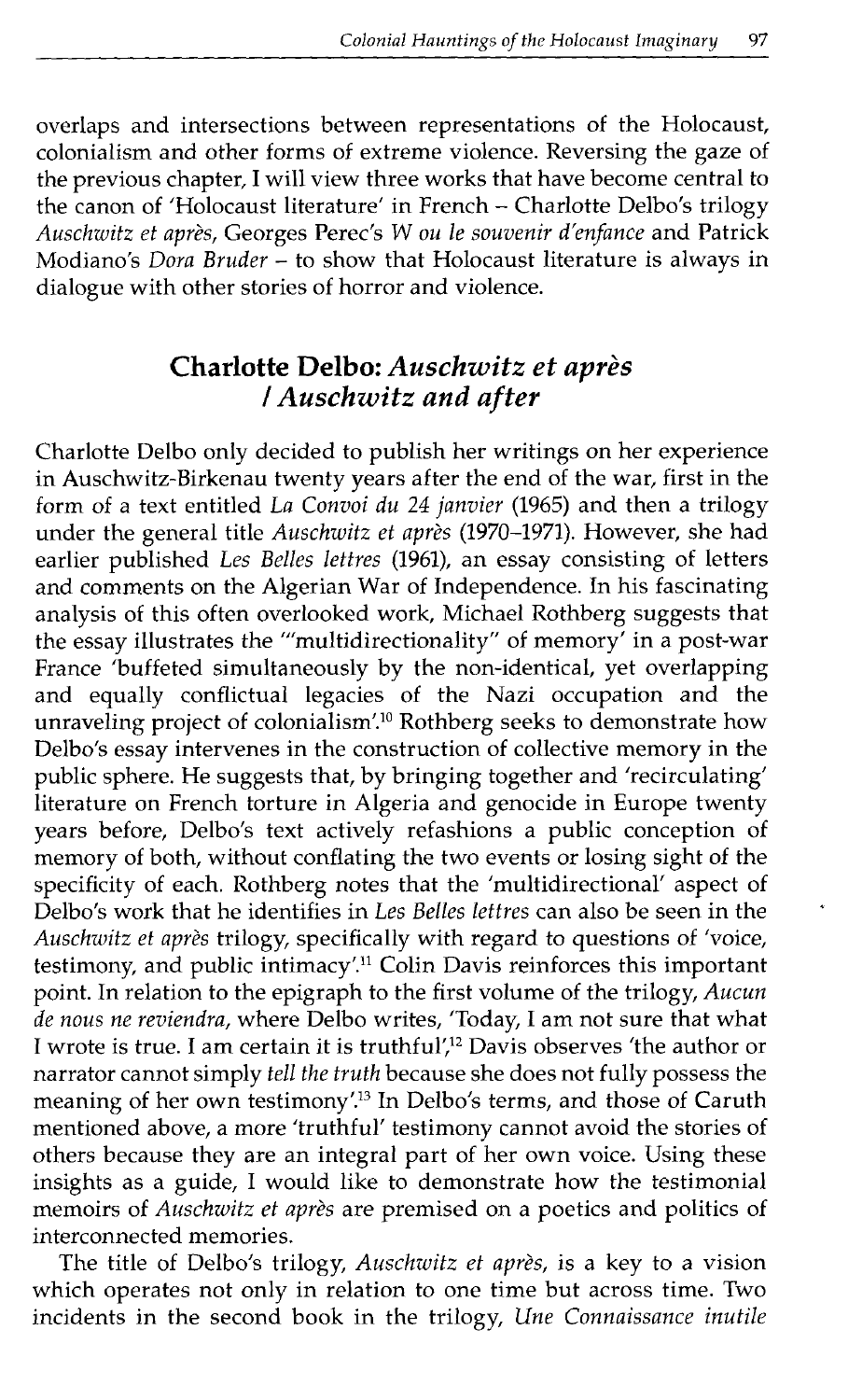*(Useless Knowledge*) explicitly connect two distinct moments of brutality and resistance through a perceived similarity: the first is a description of the resistance and execution of four prisoners of the Nazis during the Second World War, which is related to a similar act of resistance and execution of an Algerian in 1960 (recounted in the magazine *L'Express);* the second is a description of one of the most brutal SS officers helping one of the prisoners rethread her shoelaces, which is related to a similar incident in the Vietnam War when Lieutenant William L. Calley, who was to be tried for the assassination of 109 South Vietnamese civilians, is described by his sister as having saved and cared for a lost Vietnamese girl and having suffered distress when she eventually fled from him (recounted in the *New York Post,* 28 November 1969).14 These analogies might seem strange interruptions in Delbo's narrative of Auschwitz. However, a poetic structure of blurrings and overlappings of time and place has already prepared us for slippages of this sort. In the first text in the trilogy, *Aucun de nous ne reviendra,* in a section entitled 'The Dummies' ('Mannequins'), the sight of naked bodies laid out on the snow triggers a Proustian recall of a hot summer's day in Paris before the war when the narrator saw the delivery of a number of unclothed and hairless tailor's dummies outside a shop.<sup>15</sup> This uncanny moment leaves the narrator (and the reader) in a strange in-between state as she tries to comprehend the dividing line between living and dead bodies, the one haunting the other. Shortly after this flashback, a description in the camp of watching a skeletal, child-like woman in the snow, whose naked body is covered only in a blanket, is suddenly interrupted by a jump forward in time to the moment of writing after the war: 'Presently I am writing this story in a cafe  $-$  it is turning into a story'.16 Here, Delbo blurs the moment of the *énoncé* in the past with the moment of the *énonciation* in the present to create an *entrecroisement* of times. Moreover, the slight modification of the language describing the present moment of writing when it is later repeated ('And now I am sitting in a café, writing this text')<sup>17</sup> enhances the (uncanny) sensation of sameness and difference which the conflation of times creates and which is reproduced elsewhere in this text through the incessant repetition and modification of statements: for example, the repetition of 'there is/ there are' ('il y a') at the beginning of the text which confuses the time of departure and the time of arrival at 'the largest station in the world' ('la plus grand gare du monde'); or the section headings 'One Day' ('Un jour'), 'The Next Day' ('Le lendemain'), 'The Same Day' ('Le même jour'), 'Daytime' ('Le jour'), 'Night' ('La nuit'), 'Morning' ('Le matin'), 'Evening' ('Le soir') and 'Sunday' ('Dimanche'), which highlight the fragmentation of clock time into a returning and overlapping cycle of time; or the modification of tenses at the end  $-$  'None of us will return. None of us was meant to return' ('Aucun de nous ne reviendra. Aucun de nous n'aurait dû revenir') - which again constructs an uncanny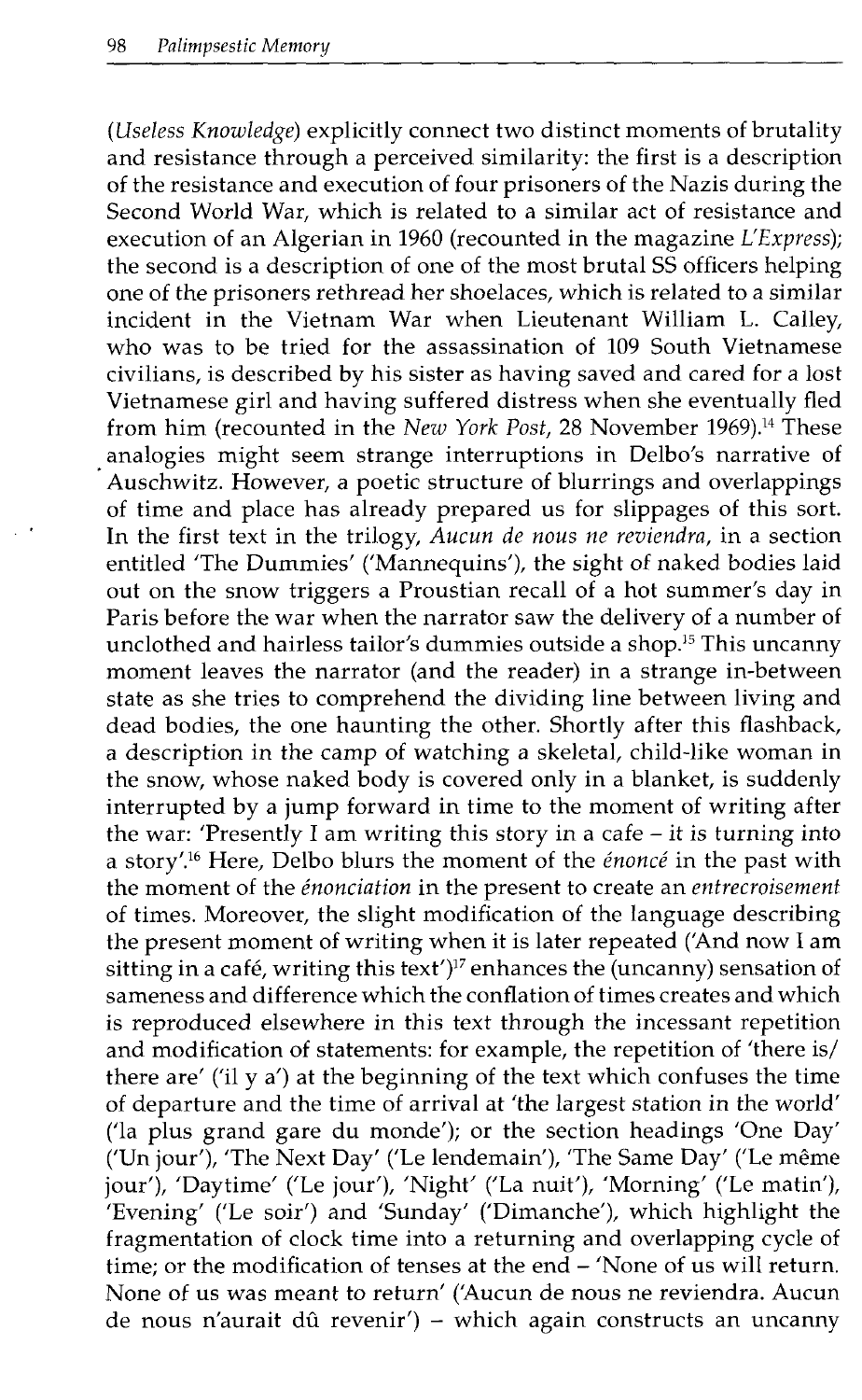temporality between past, present and future according to a blurring of sameness and difference. Delbo's poetic temporal structure interrupts our idea of the time of the camps by overlaying it with multiple times from elsewhere.

The same is, of course, true of place. The opening of *Aucun de nous ne reviendra* not only blurs the distinction between departure and arrival but also draws together space outside the camp ('Some came from Warsaw ..., some from Zagreb ..., some from the Danube') with camp space ('This is the station they reach, from wherever they came').<sup>18</sup> These connections are central to the tensions established between 'normal' life and camp life, horror and the everyday. The effect is to shock each space out of its separateness and specificity, not in order to conflate them but to create an uncanny overlap of distance and proximity. The specificity of the experience in Auschwitz cannot be told without reference to numerous 'elsewheres' invading the narrative. Delbo's narrative technique is more akin to the overlapping of times and places, and the blurrings of horror and the everyday and life and death, that one finds in *Nuit et brouillard.* It would therefore be more accurate to describe the trilogy as 'concentrationary' texts rather than Holocaust texts as such, as the singularity of the event is constantly disturbed (or haunted) by the shadow of other times and places.<sup>19</sup>

Delbo's 'testimony' is never singular, or rather it is a pluralized singularity (in the way that Jacques Derrida describes the 'singularity' of monolingualism in *Le Monolinguisme de l'autre, ou le prothèse de l'origine,* as I shall argue in chapter 6). Other voices speak through the narrating voice (other women, men, Jews, Roma and Sinti, other nationalities and so on) so that the relationship between the narrator and these others is again held in an in-between state in which the self is (in the terms of Cayrol and then Julia Kristeva) a stranger to itself.<sup>20</sup> In other words, Delbo's testimony (if one can call it that) is a polyphonic play in which the individual subject, other subjects and the collective (or collectives) are neither distinct nor the same but are profoundly interconnected in a new formation. If testimony is an acting out of trauma (as Shoshana Felman and Dori Laub famously argue), $2\tilde{1}$  then Delbo makes us ask: 'Whose trauma is being acted out?'. This is a presentation of testimony in which it is not simply the unspeakable nature of the event that returns (and, with it, the recognition of the limitations of human comprehension to capture the event) but also, in the words of Cathy Caruth used to introduce this chapter, 'the way we are implicated in each other's traumas'. Caruth's observation about *Hiroshima mon amour* is also applicable to Delbo's dramatization of trauma: 'The problem of knowing Hiroshima is not simply the problem of an outsider's knowing the inside of another's experience; more profoundly, the film dramatizes something that happens when two different experiences, absolutely alien to one another, are brought together'.22